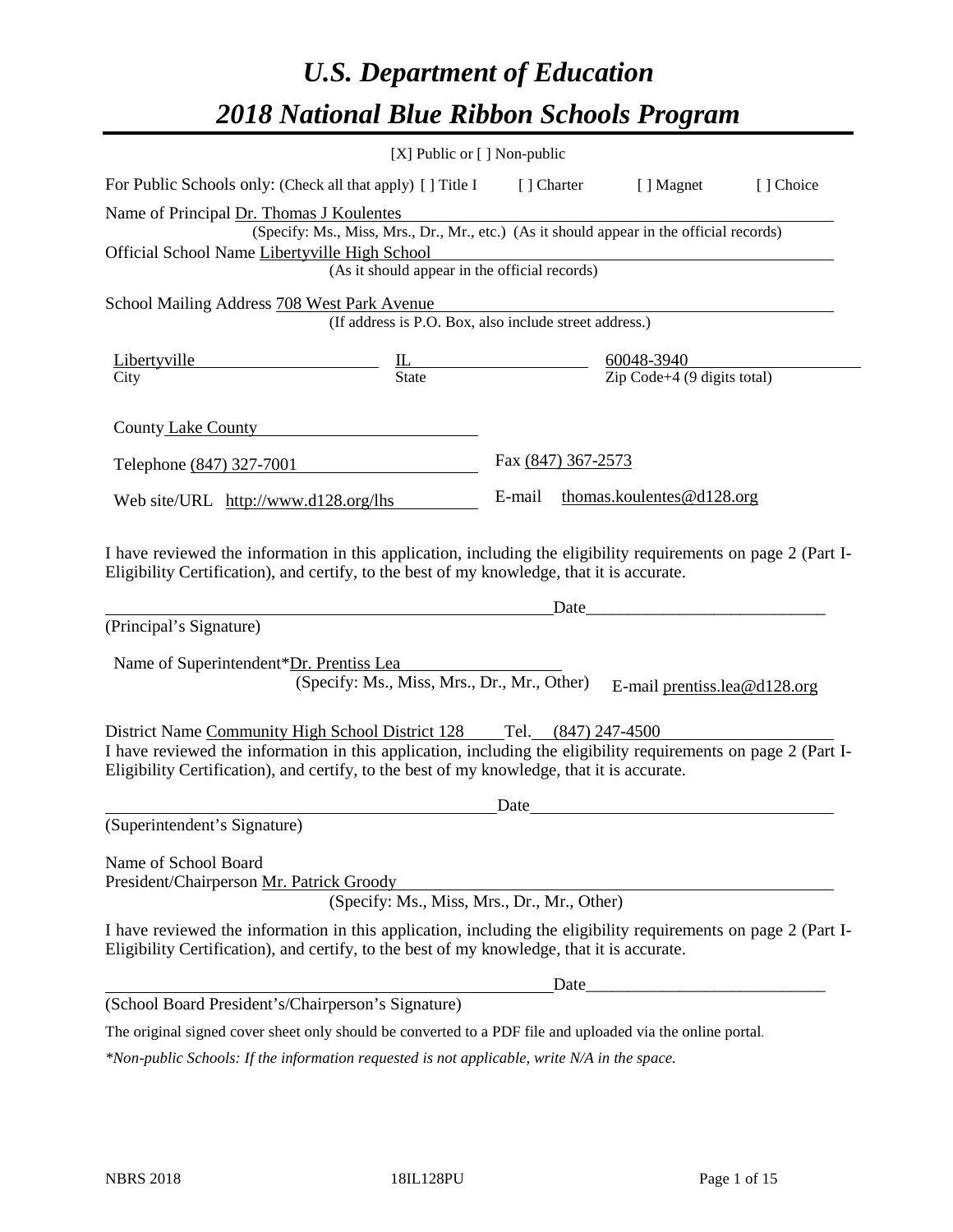The signatures on the first page of this application (cover page) certify that each of the statements below, concerning the school's eligibility and compliance with U.S. Department of Education and National Blue Ribbon Schools requirements, are true and correct.

- 1. The school configuration includes one or more of grades K-12. (Schools on the same campus with one principal, even a K-12 school, must apply as an entire school.)
- 2. All nominated public schools must meet the state's performance targets in reading (or English language arts) and mathematics and other academic indicators (i.e., attendance rate and graduation rate), for the all students group and all subgroups, including having participation rates of at least 95 percent using the most recent accountability results available for nomination.
- 3. To meet final eligibility, all nominated public schools must be certified by states prior to September 2018 in order to meet all eligibility requirements. Any status appeals must be resolved at least two weeks before the awards ceremony for the school to receive the award.
- 4. If the school includes grades 7 or higher, the school must have foreign language as a part of its curriculum.
- 5. The school has been in existence for five full years, that is, from at least September 2012 and each tested grade must have been part of the school for the past three years.
- 6. The nominated school has not received the National Blue Ribbon Schools award in the past five years: 2013, 2014, 2015, 2016, or 2017.
- 7. The nominated school has no history of testing irregularities, nor have charges of irregularities been brought against the school at the time of nomination. The U.S. Department of Education reserves the right to disqualify a school's application and/or rescind a school's award if irregularities are later discovered and proven by the state.
- 8. The nominated school has not been identified by the state as "persistently dangerous" within the last two years.
- 9. The nominated school or district is not refusing Office of Civil Rights (OCR) access to information necessary to investigate a civil rights complaint or to conduct a district-wide compliance review.
- 10. The OCR has not issued a violation letter of findings to the school district concluding that the nominated school or the district as a whole has violated one or more of the civil rights statutes. A violation letter of findings will not be considered outstanding if OCR has accepted a corrective action plan from the district to remedy the violation.
- 11. The U.S. Department of Justice does not have a pending suit alleging that the nominated school or the school district as a whole has violated one or more of the civil rights statutes or the Constitution's equal protection clause.
- 12. There are no findings of violations of the Individuals with Disabilities Education Act in a U.S. Department of Education monitoring report that apply to the school or school district in question; or if there are such findings, the state or district has corrected, or agreed to correct, the findings.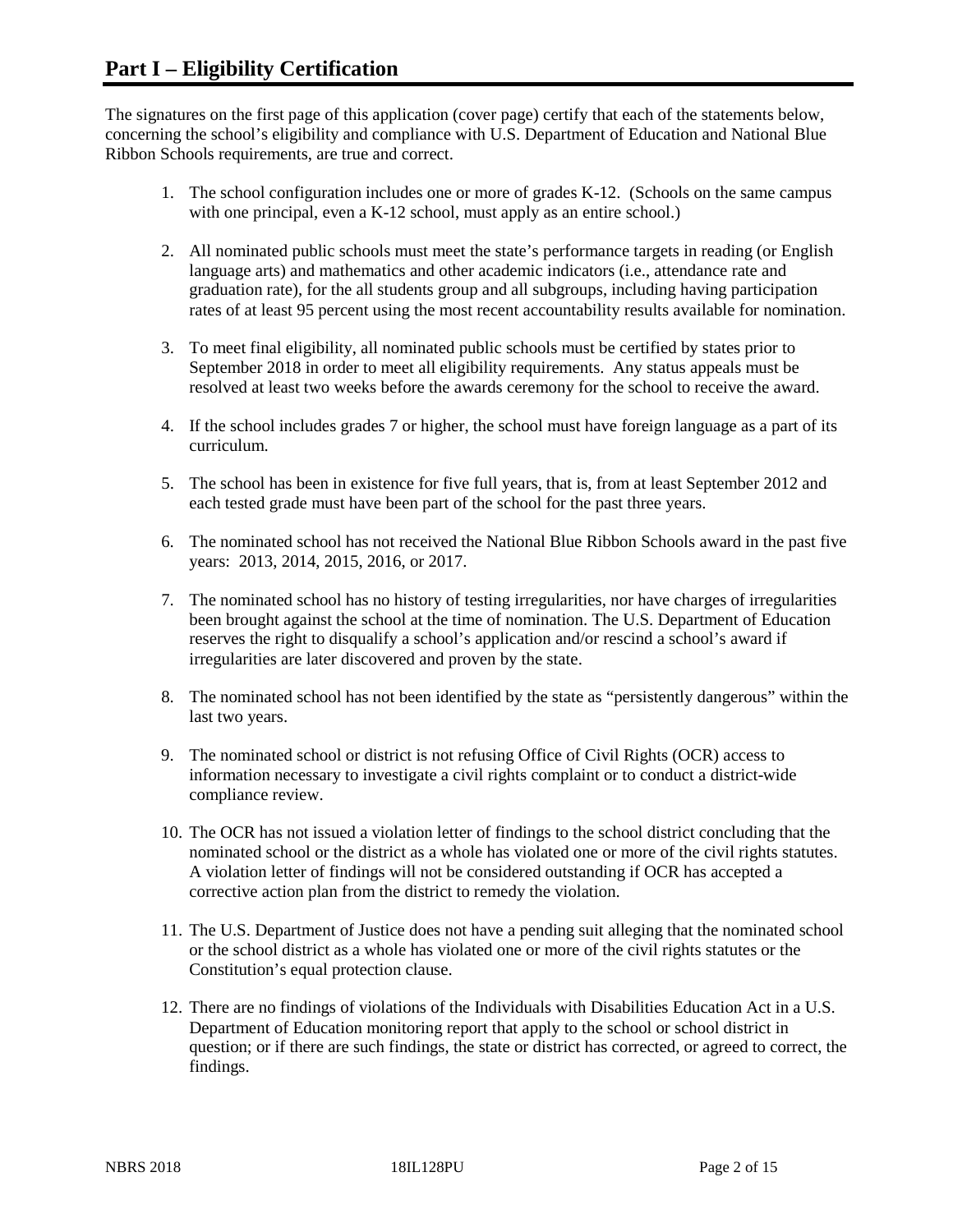#### **Data should be provided for the most recent school year (2017-2018) unless otherwise stated.**

## **DISTRICT**

1. Number of schools in the district  $0$  Elementary schools (includes K-8) (per district designation): 0 Middle/Junior high schools 2 High schools 0 K-12 schools

2 TOTAL

**SCHOOL** (To be completed by all schools)

2. Category that best describes the area where the school is located:

[] Urban or large central city [X] Suburban [] Rural or small city/town

3. Number of students as of October 1, 2017 enrolled at each grade level or its equivalent in applying school:

| Grade                           | # of         | # of Females | <b>Grade Total</b> |
|---------------------------------|--------------|--------------|--------------------|
|                                 | <b>Males</b> |              |                    |
| <b>PreK</b>                     | 0            | 0            | 0                  |
| K                               | 0            | 0            | $\mathbf{\Omega}$  |
| $\mathbf{1}$                    | 0            | 0            | 0                  |
| 2                               | 0            | 0            | 0                  |
| 3                               | 0            | 0            | 0                  |
| 4                               | 0            | 0            | 0                  |
| 5                               | 0            | 0            | $\mathbf{\Omega}$  |
| 6                               | 0            | 0            | 0                  |
| 7                               | 0            | 0            | 0                  |
| 8                               | 0            | 0            | 0                  |
| 9                               | 232          | 235          | 467                |
| 10                              | 256          | 213          | 469                |
| 11                              | 269          | 229          | 498                |
| 12 or higher                    | 286          | 250          | 536                |
| <b>Total</b><br><b>Students</b> | 1043         | 927          | 1970               |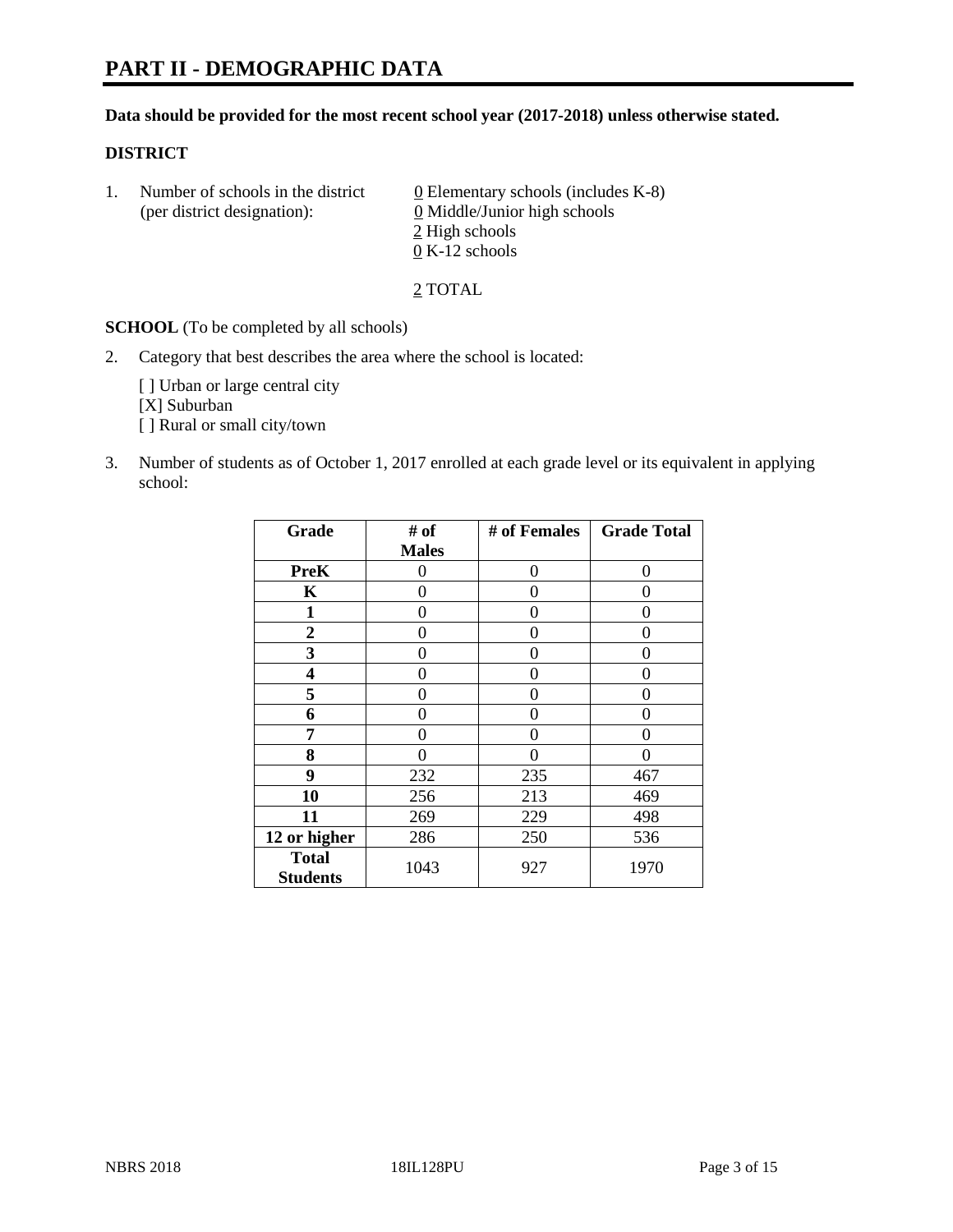4. Racial/ethnic composition of  $1\%$  American Indian or Alaska Native the school: 8 % Asian

 % Black or African American % Hispanic or Latino % Native Hawaiian or Other Pacific Islander 80 % White % Two or more races **100 % Total**

(Only these seven standard categories should be used to report the racial/ethnic composition of your school. The Final Guidance on Maintaining, Collecting, and Reporting Racial and Ethnic Data to the U.S. Department of Education published in the October 19, 2007 *Federal Register* provides definitions for each of the seven categories.)

5. Student turnover, or mobility rate, during the 2016 – 2017 school year: 1%

If the mobility rate is above 15%, please explain.

This rate should be calculated using the grid below. The answer to (6) is the mobility rate.

| <b>Steps For Determining Mobility Rate</b>         | Answer |  |
|----------------------------------------------------|--------|--|
| $(1)$ Number of students who transferred to        |        |  |
| the school after October 1, 2016 until the         | 8      |  |
| end of the 2016-2017 school year                   |        |  |
| (2) Number of students who transferred             |        |  |
| <i>from</i> the school after October 1, 2016 until | 20     |  |
| the end of the 2016-2017 school year               |        |  |
| (3) Total of all transferred students [sum of      | 28     |  |
| rows $(1)$ and $(2)$ ]                             |        |  |
| (4) Total number of students in the school as      |        |  |
| of October 1, 2016                                 | 1970   |  |
| $(5)$ Total transferred students in row $(3)$      |        |  |
| divided by total students in row (4)               | 0.01   |  |
| $(6)$ Amount in row $(5)$ multiplied by 100        |        |  |

6. English Language Learners (ELL) in the school:  $1\%$ 

16 Total number ELL

Specify each non-English language represented in the school (separate languages by commas): Swahili, Spanish, Tagalog, Indonesian, Hindi, Sotho, Chacochow/Teochiu, Korean, Chinese

7. Students eligible for free/reduced-priced meals: 6% Total number students who qualify:  $114$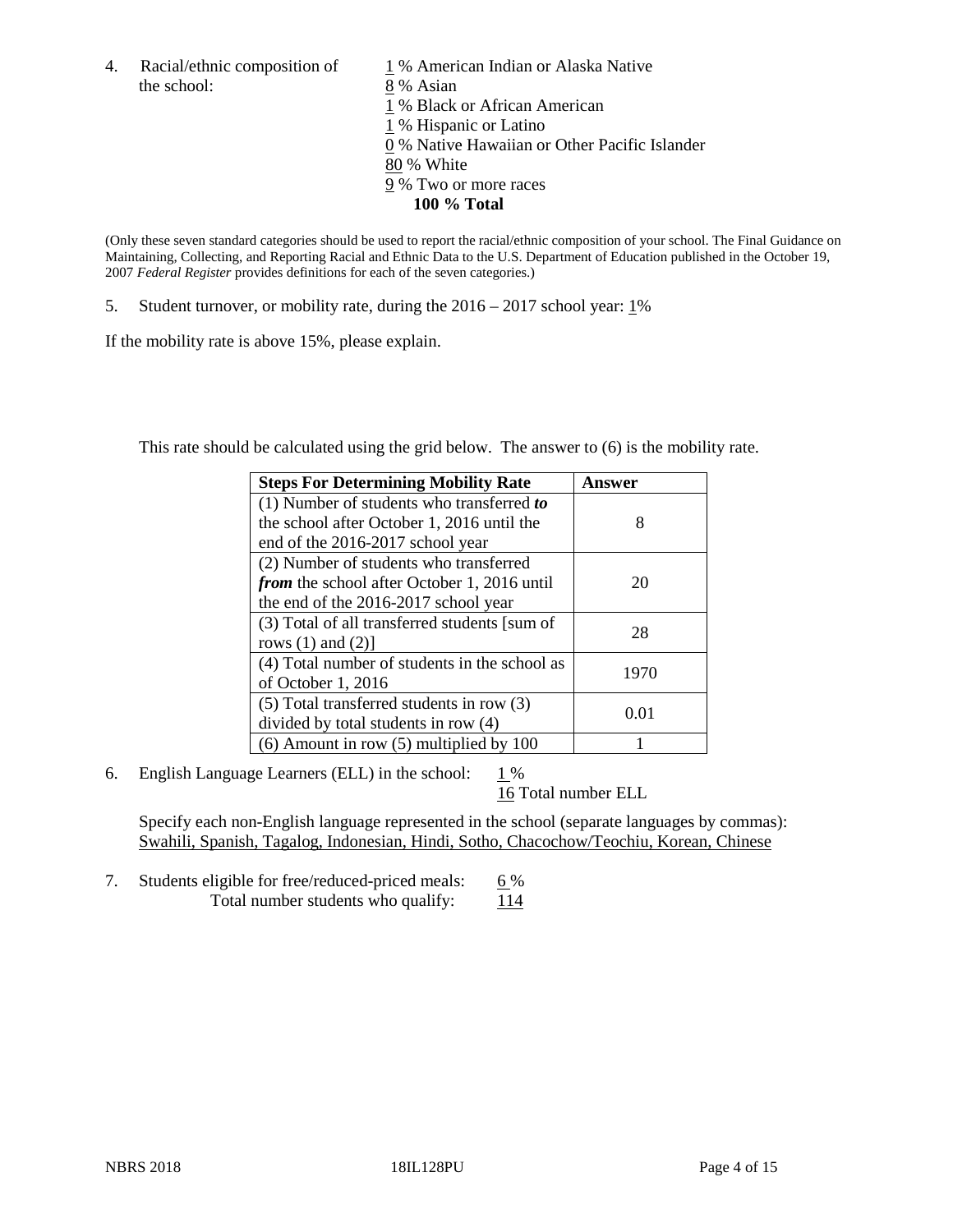202 Total number of students served

Indicate below the number of students with disabilities according to conditions designated in the Individuals with Disabilities Education Act. Do not add additional conditions. It is possible that students may be classified in more than one condition.

| 25 Autism                 | 1 Multiple Disabilities                 |
|---------------------------|-----------------------------------------|
| 0 Deafness                | 4 Orthopedic Impairment                 |
| 0 Deaf-Blindness          | 49 Other Health Impaired                |
| 0 Developmentally Delayed | 45 Specific Learning Disability         |
| 48 Emotional Disturbance  | 9 Speech or Language Impairment         |
| 6 Hearing Impairment      | 0 Traumatic Brain Injury                |
| 6 Intellectual Disability | 2 Visual Impairment Including Blindness |

- 9. Number of years the principal has been in her/his position at this school:  $1$
- 10. Use Full-Time Equivalents (FTEs), rounded to nearest whole numeral, to indicate the number of school staff in each of the categories below:

|                                                                                                                                                                                                                                | <b>Number of Staff</b> |
|--------------------------------------------------------------------------------------------------------------------------------------------------------------------------------------------------------------------------------|------------------------|
| Administrators                                                                                                                                                                                                                 | 16                     |
| Classroom teachers including those<br>teaching high school specialty<br>subjects, e.g., third grade teacher,<br>history teacher, algebra teacher.                                                                              | 85                     |
| Resource teachers/specialists/coaches<br>e.g., reading specialist, science coach,<br>special education teacher, technology<br>specialist, art teacher, etc.                                                                    | 51                     |
| Paraprofessionals under the<br>supervision of a professional<br>supporting single, group, or classroom<br>students.                                                                                                            | 17                     |
| Student support personnel<br>e.g., guidance counselors, behavior<br>interventionists, mental/physical<br>health service providers,<br>psychologists, family engagement<br>liaisons, career/college attainment<br>coaches, etc. | 22                     |

11. Average student-classroom teacher ratio, that is, the number of students in the school divided by the FTE of classroom teachers, e.g., 22:1 23:1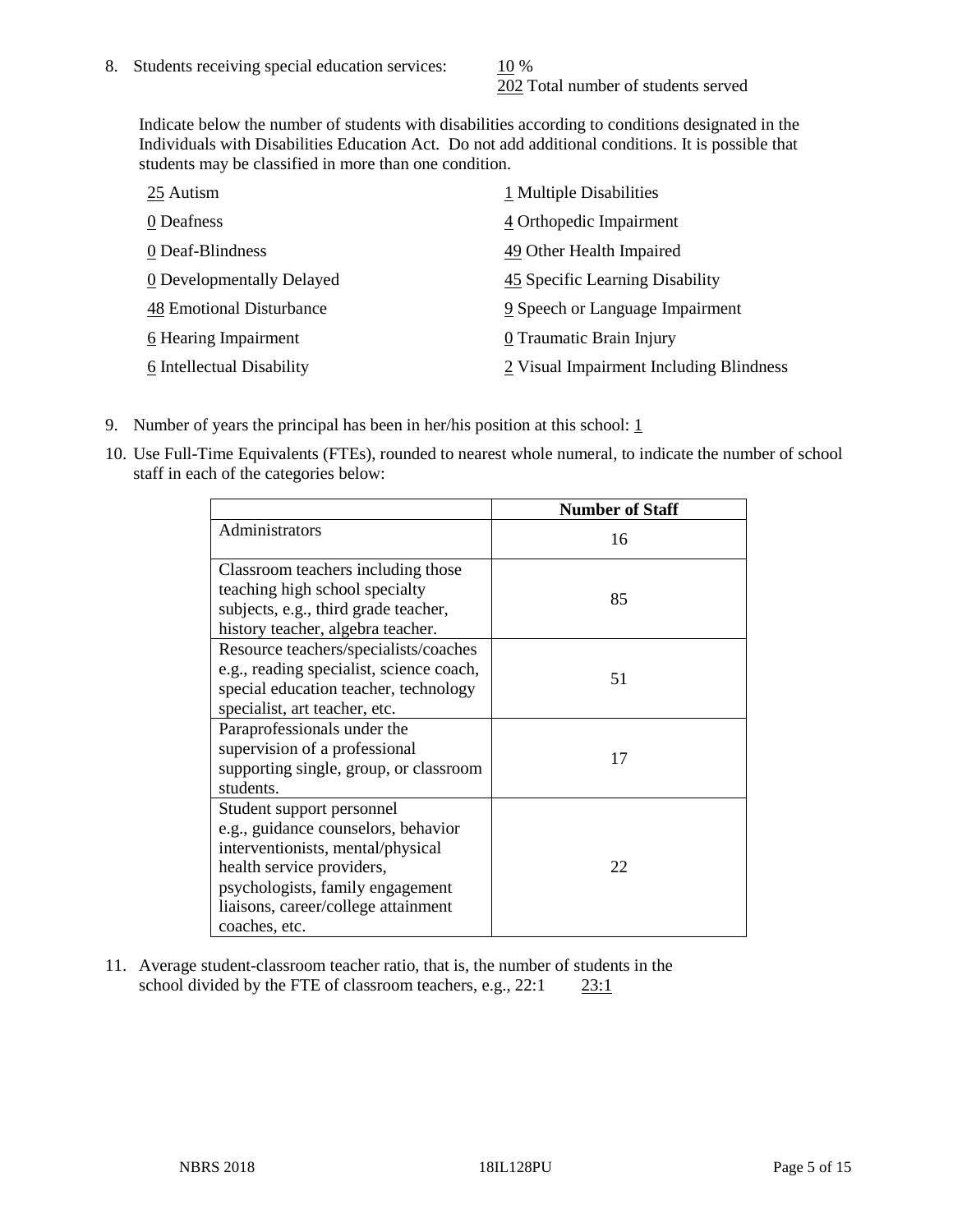12. Show daily student attendance rates. Only high schools need to supply yearly graduation rates.

| <b>Required Information</b> | 2016-2017 | 2015-2016 | 2014-2015 | 2013-2014 | 2012-2013 |
|-----------------------------|-----------|-----------|-----------|-----------|-----------|
| Daily student attendance    | 95%       | 95%       | 95%       | 95%       | 95%       |
| High school graduation rate | 99%       | 96%       | 94%       | 96%       | 96%       |

#### 13. **For high schools only, that is, schools ending in grade 12 or higher.**

Show percentages to indicate the post-secondary status of students who graduated in Spring 2017.

| <b>Post-Secondary Status</b>                  |     |
|-----------------------------------------------|-----|
| Graduating class size                         | 470 |
| Enrolled in a 4-year college or university    | 84% |
| Enrolled in a community college               | 13% |
| Enrolled in career/technical training program | 1%  |
| Found employment                              | 1%  |
| Joined the military or other public service   | 1%  |
| Other                                         |     |

14. Indicate whether your school has previously received a National Blue Ribbon Schools award. Yes No X

If yes, select the year in which your school received the award.

15. In a couple of sentences, provide the school's mission or vision statement.

Develop graduates who are DARING--Dreamers and Doers; Aware; Resilient and Healthy; Inquisitive; Nimble; Global. Students explore and discover personal journeys to meaningful post-secondary pursuits.

16. **For public schools only**, if the school is a magnet, charter, or choice school, explain how students are chosen to attend.

public school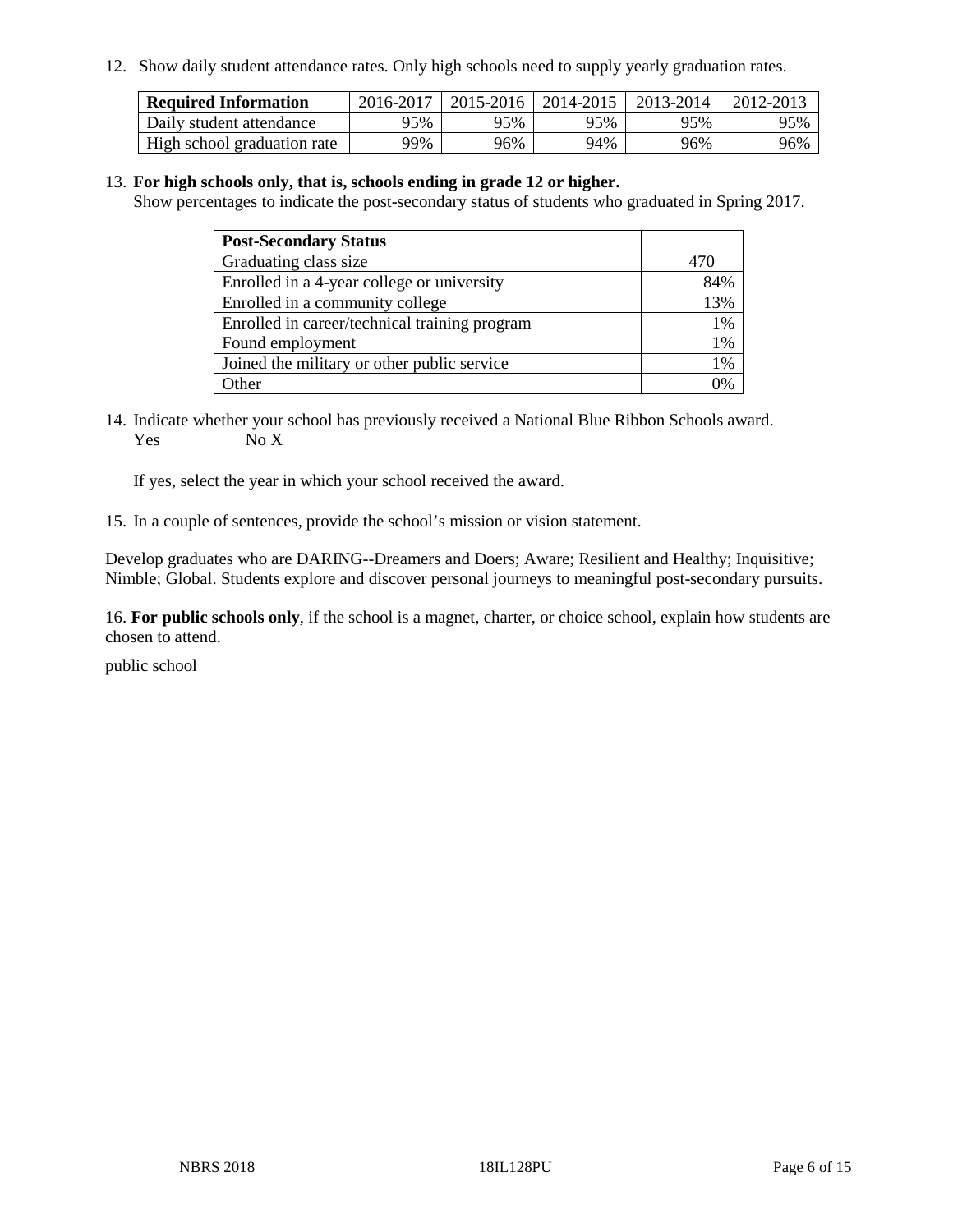# **PART III – SUMMARY**

The Libertyville community is rooted in history and long-standing ties. Many of the original founders remained in Libertyville to raise future generations. As the high school celebrated its centennial in 2017, several four-generation families were recognized. Families from diverse regions continue to be drawn to LHS attendance areas of Libertyville, Green Oaks, Mettawa, and Rondout for the excellent schools, safe communities, and exceptional cultural and natural resources. Originally a farming community and the county seat, the Libertyville area has grown to be known as a destination to settle and raise a family. Comprised of corporate professionals, entrepreneurs, educators, civil servants and service workers, longtime residents and new, young families, LHS community members exhibit varied voices, backgrounds, and experiences that unite in high expectations for their schools.

LHS is the center of this vibrant community. Its facilities are widely used for fine art, athletic, and civic events. Young residents aspire to be Wildcats through their early participation in sports, performance arts, and service opportunities. "Home of a Wildcat" and "Future Wildcat" signs are posted abundantly in front yards throughout the community. Senior citizens are invited to dinner served by National Honor Society students and a concert performed by LHS choirs. Friday night football games attract a huge student cheering section, alumni, future wildcats, and their parents and grandparents. Fans follow student athletes to local and state competitions. Student artists perform in the LHS auditorium and on international stages. Students serve as local election judges, food pantry workers, performers at senior centers, activists and voices of democracy. Truly, LHS unites varied members and generations of the entire community.

The DARING mission of Libertyville High School (LHS) ensures that all students are successfully prepared to pursue their unique interests and passions in post-secondary endeavors. Our DARING students are Dreamers and doers, Aware, Resilient and healthy, Inquisitive, Nimble, and Global. They develop related DARING attributes through engagement in innovative curriculum and instruction, varied extracurricular activities, and whole child support systems.

Curricular offerings are designed to ensure that every student has access to a wide variety of core academic, fine arts, world languages, physical education, and CTE courses. Advanced Placement and dual credit courses provide students with the opportunity to earn college credit while in high school. Learning Support Teams include school counselors, social workers, and deans who collaborate to ensure the academic, social and emotional well-being of LHS students through early identification of struggling students and determination of the specific tiered-support program(s) that will meet individual student needs. A prevention and wellness coordinator promotes proactive approaches to healthy, balanced lifestyles. Special Services educators empower students with disabilities with the tools, skills, and accommodations needed to succeed in the least restrictive environment. The athletic director, student activities director, fine arts chair, and all coaches and sponsors share the common goal of ensuring that every LHS student is involved, explores interests, and develops talents and skills. Designed intentionally to nurture, support, and challenge, LHS academic and extracurricular programs promote the fulfillment of our mission. Students learn to discover their passions, apply their learning to unique situations and settings, thrive in a collaborative environment, and practice civic engagement. They are encouraged by excellent educators who seek continuous improvement in student outcomes.

Professional learning at LHS is collaborative, ongoing, and embedded in the daily work of the organization. Through its unique drop-in learning laboratory staffed by teacher leaders, as well as collaborations with district colleagues in PLCs and on the Innovation Team, attendance at regional, national and international conferences and self-designed learning opportunities, LHS educators embrace opportunities to continually improve their craft. Societal and technological changes impel them to seek new solutions to reach and teach all students.

Libertyville High School has long been recognized as a great high school. Rather than resting on impressive laurels, district and school leaders consistently recognize the need to engage in research and development, to innovate, to move from great to excellent. LHS was an honored recipient of the National Blue Ribbon School award in 1990. This distinction leads the list of the many designations that school has earned for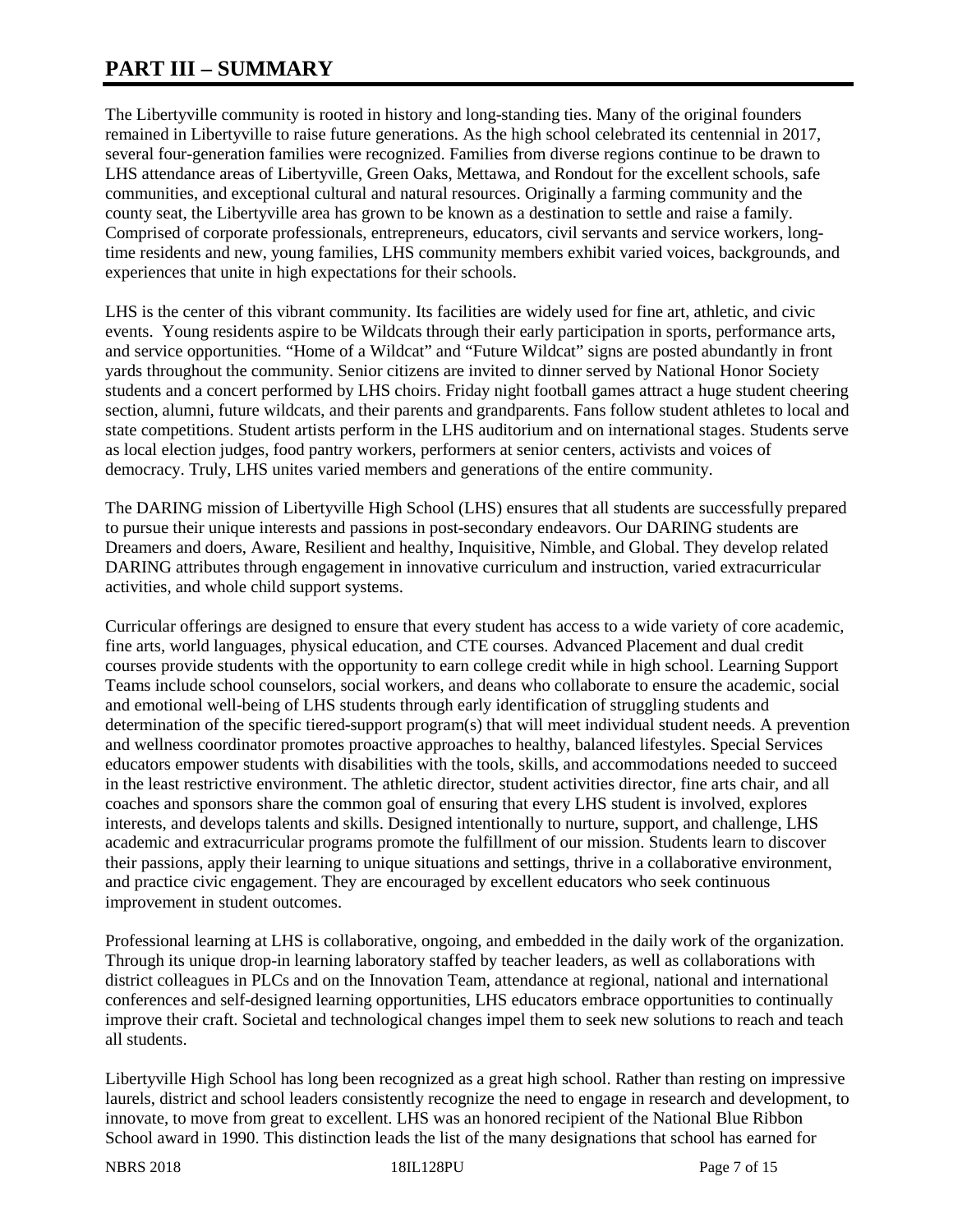academic excellence. In addition to being a point of pride for the school and the community, the National Blue Ribbon School award set the stage for the many advancements that followed: sustained growth in AP offerings and access as well as continual improvement in ACT composite averages and successful transition to the SAT as the state accountability measure point to external validation of the continual improvement methods in place at LHS. LHS leaders challenge all stakeholders to consider the qualities of the school that are not easily measured. By focusing on measuring what is valued in the DARING mission, LHS will continue to grow and change in its quest to maintain excellence and to ensure the success of every LHS student.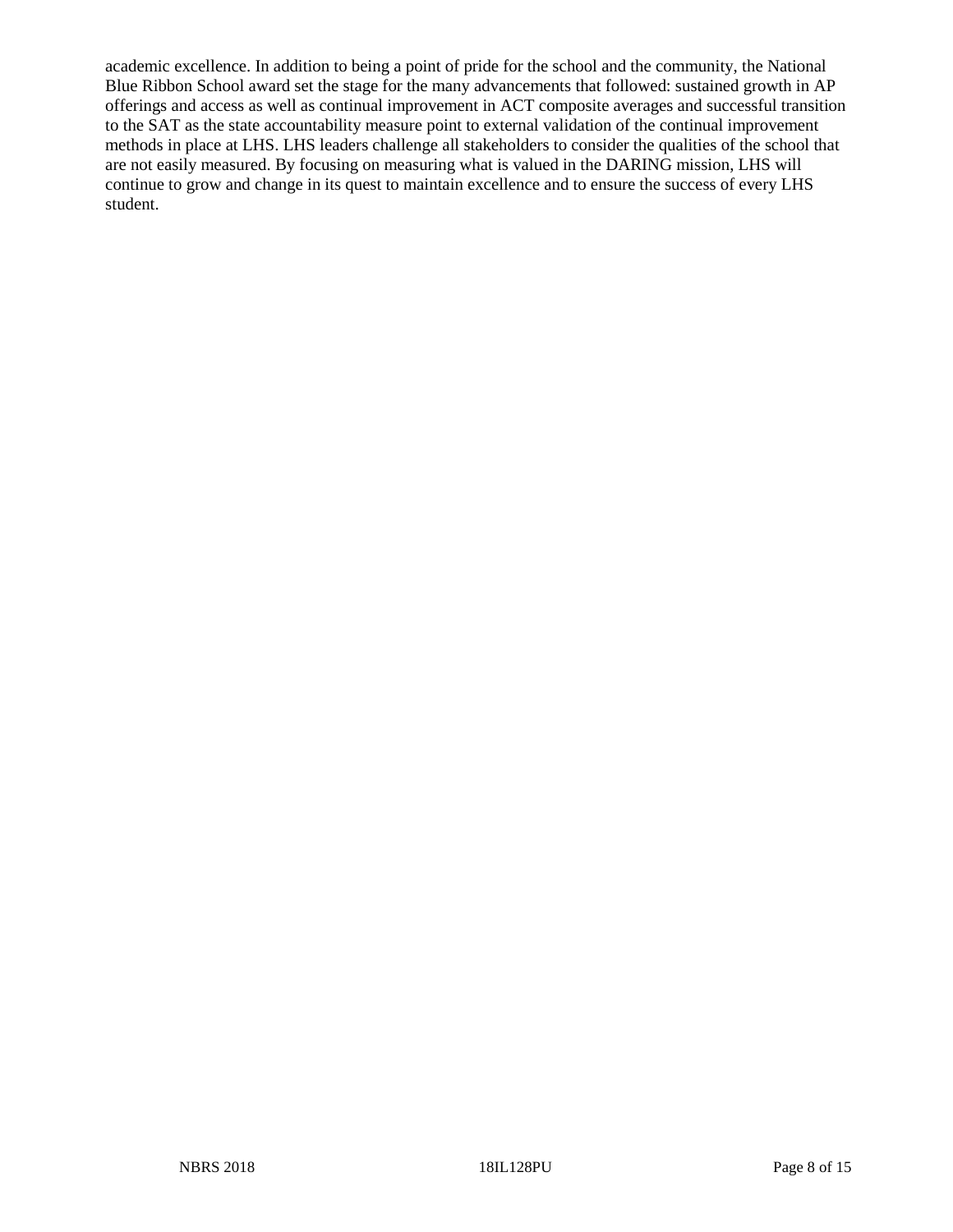# **1. Core Curriculum:**

The mission of Libertyville High School (LHS) is to provide opportunities for our students to be DARING. Our DARING students are Dreamers and doers, Aware of their passions, Resilient and healthy, Inquisitive, Nimble in their thoughts, and Global in their perspective. Teaching our students to become DARING starts the moment they enter our doors and is inculturated in our curriculum, activities, and athletic opportunities. Our greatest joy is to witness the four year information, experiential, and physical growth of our students to lead DARING lives.

The core of our DARING mission is housed in our academic curriculum. Our overall curricular philosophy is built upon two bedrock principles. The first is that students need foundational skills and knowledge in all of our content areas; especially in their early high school years. These skills and knowledge gives our students context and background information that fosters critical thinking and inquisitive thoughts. Then, as our students physically, emotionally, and academically mature they are given greater curricular autonomy in which courses they chose to hone and refine their synthesis and analysis skills. The best example of this principle in practice can be seen in our ELA curriculum. In a student's first three years they all experience writing intensive courses with broad backgrounds. Then, in their senior year, our students can branch out into a variety of thirteen elective choices such as college prep writing, philosophy and film, science fiction, and more. Students completing this sequence of study will have the core knowledge necessary to function in our world and the critical thinking skills to excel.

The second building block in our core curriculum is that our students need to be given authentic opportunities to demonstrate their learning. This demonstration starts by making learning situations relevant to our students' lives through real-world problems to ponder and solve. Student engagement within our classrooms is strong because our teachers design lessons that explicitly challenge our students to utilize the new skills and knowledge they are being taught. At LHS, these authentic demonstrations of learning include formative and summative assessments, class work, and debates. However, our authentic learning opportunities do not stop with these practices. Our teachers ask our students to produce original creative projects to demonstrate their learning. These creative opportunities let our students express themselves in different modalities suitable for the task and their personalities. We can see examples of this principle in action throughout our social studies curriculum. AP Macroeconomics students participate in passion projects that seek to analyze and solve issues identified through the United Nations Global Goal Initiative. In US History students do ethnographic research on recent US historical events using their own family. Then in our government classes students learn and carry out a civic action campaign for change at the local, state, or federal level. Each of these learning tasks challenges our students to think critically, to evaluate arguments, and to consider diverse perspectives. In addition to our students' critical and creative thinking, we know it's essential for them to learn to be effective communicators and collaborators. It is common to observe students working in groups, developing solutions to problems, and communicating their ideas to their classmates.

Libertyville High School teachers utilize instructional strategies to put our philosophical principles into practice. Teachers are trusted to select pedagogical strategies that best meet the unique learning needs of their students. Rather than be forced to teach a canned curriculum, teachers are encouraged to constantly innovate their instructional practices and approaches to help every student engage and succeed. We can see examples of these innovations throughout our building. In our math department, teachers are experimenting with standards based grading and problem-based approaches to math instruction. This, combined with the department's team teaching efforts, gives our math students effective feedback, engaging lessons, and classroom-based interventions. The science department is using the Next Generation Science Standards (NGSS) to break down the silos of the different scientific disciplines so students can see connections between subject areas. These standards are also being used by physics and chemistry teachers to challenge traditional assessment practices by creating multiple opportunities and pathways for students to demonstrate mastery.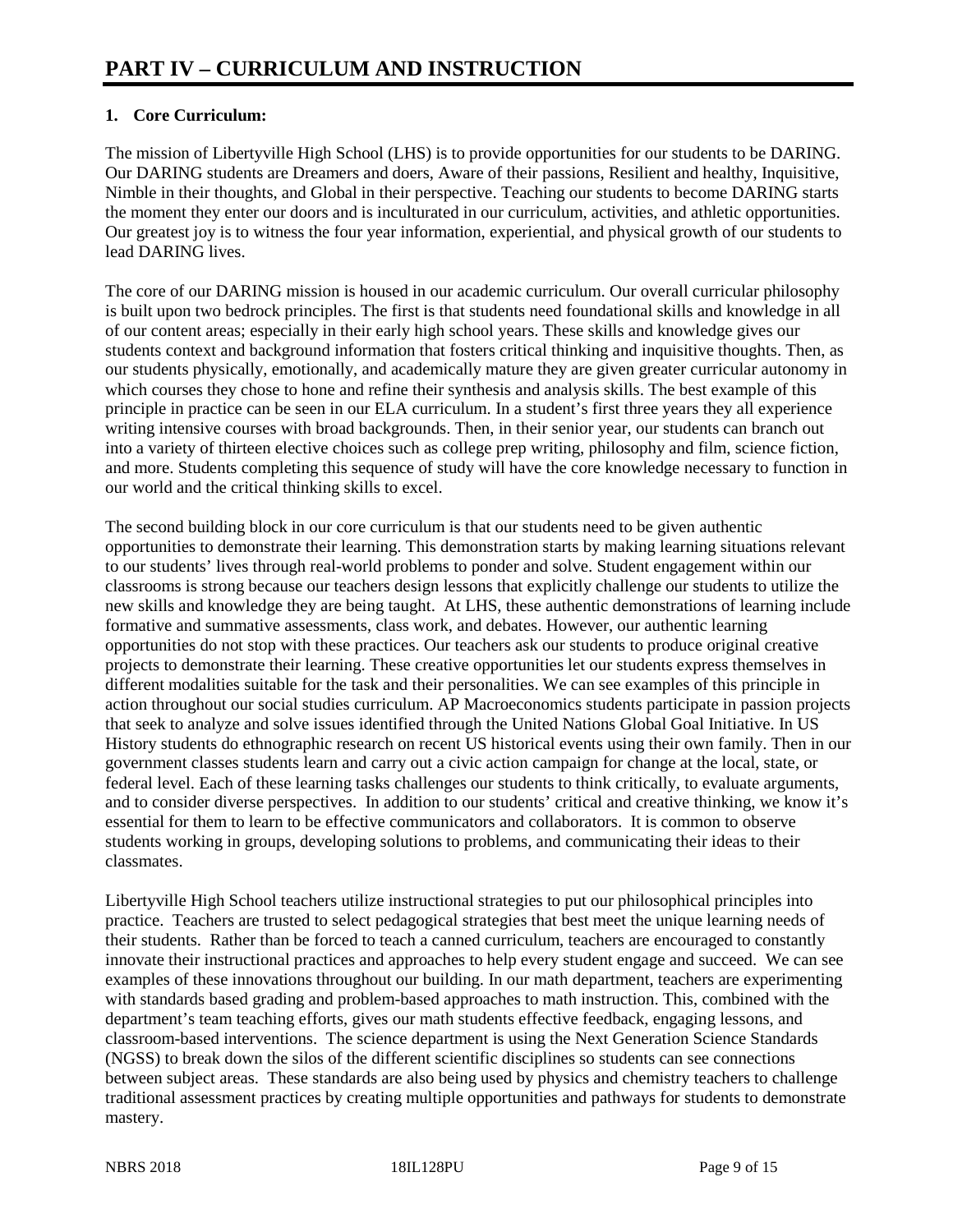LHS asks all of our students to be DARING. We believe that in learning to live this mission our students will be prepared to pursue meaningful post-secondary pursuits. The evidence for this belief comes in multiple modes. On the college front, LHS has a large Advanced Placement program where this year over 800 LHS students will take roughly 2,100 different AP exams. These courses represent a culmination of our curriculum and allow our students to demonstrate collegiate level skills and experiences. While 96% of our students continue their education at the collegiate level, we also want our students exploring career opportunities. We do this with our career fair, tech campus association, and mock interview practice sessions for seniors. Beyond these direct applications, our authentic classroom experiences encourage our students to assume the roles of authors, engineers, statisticians, and business leaders.

## **2. Other Curriculum Areas:**

Since the mission of Libertyville High School (LHS) to create students who are DARING (See Question #1), our students have to participate in more than just a standard core curriculum. This begins with active participation and appreciation of the arts. LHS has curricular opportunities for all of our students in music (choir, band, and orchestra), theater, and art (photography, drawing, paints, and sculpting). Over 25% of our students are enrolled in one of these classes. Our arts offerings give our students different outlets of expression and an appreciation of a different way of looking at the world. We value our artists and celebrate their efforts by attending their art exhibitions, stage plays, musicals, and concerts.

DARING students need to be resilient and healthy which is why physical education and wellness are an important element of our curriculum. All of our students participate in yearly physical education classes where they learn individual physical skills, teamwork, and personal fitness planning. As our students progress through physical education, they can choose to take specialized courses in weight training, outdoor education, sports medicine, or lifeguarding depending on their individual interests. These classes focus on physical wellness, but LHS believes that mental well being is an increasingly important area of education for our students and we have devoted several new resources to help our students in this area. We start freshman year by having all of our students participate in a basic health class and a transition program called Link Crew. These two offerings give our students information on mental wellness, school / life balance, and how to successfully deal with stress using mindfulness techniques. Then, as our students go through the rest of their high school career, they can be a part of our Life of a Wildcat or Green Dot programs. Each of these programs promotes a healthy lifestyle by giving our students tools to deal with the challenges that they will face.

DARING students have a global perspective. We believe that one of the best ways to gain this perspective is to study a different language. LHS offers instructional language courses in Spanish, French, German, and Latin. Approximately 70% of our students participate in at least one of these language programs. As our students study their language of choice, they learn to listen and express themselves verbally and in writing. They also spend a great deal of time learning about the different cultures of those who speak these languages. The goal of our language programs is to have our students gain functional usage of their studied language so that they can use their language skills outside of the classrooms through travel or other personal interactions.

DARING students need to be aware of their passions. Our comprehensive career and technical education (CTE) program provides opportunities for students to explore career interests. Students can take courses in Project Lead the Way engineering, iOS App development, autos, woodworking, business, accounting, and family and consumer education. Students in these courses get to work on authentic projects designed to prepare them for future careers. This often culminates in expositions displaying student prototypes and research.

The DARING student of today needs to be nimble in their use of technology. That is why the students at LHS all take part in our Digital Learning Strategy (DLS). This strategy starts with the integration of technology throughout our curriculum. However, this is not just using technology for technology sake. It is the planned integration of specific technology tools to aid learning by our teachers. Our students work in a Google Apps for Education environment and learn to use these tools to successfully track and complete their assignments. Our students have the ability to do this because they all have access to technology through our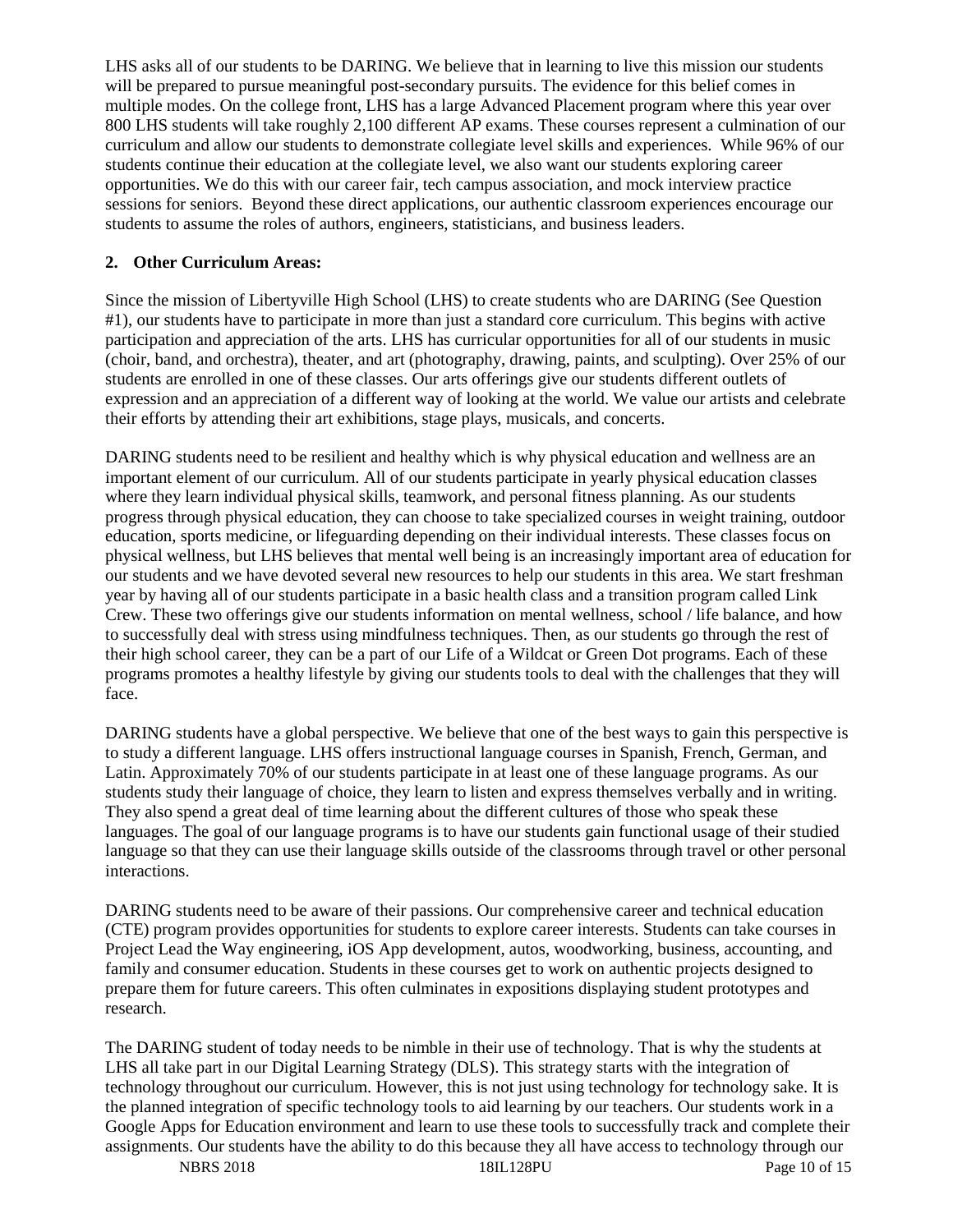one to one chromebook initiative. While at school and at home, all of our students are able to use their chromebooks to access information and communicate collaboratively with our teachers and other students.

#### **3. Instructional Methods, Interventions, and Assessments:**

Are our students learning? How do we know if they are? If they are not, why not? If they are learning, then how can their experiences be enhanced? These four questions are asked constantly at Libertyville High School because we believe that everything that we do needs to be centered around student learning. One can see signs of this throughout our building. We are redesigning our classrooms to enhance our student's learning experiences using different furniture, room layouts, and lighting. We are adding global social / emotional programs such as Life of a Wildcat, Green Dot, and Link Crew to support our students mental wellness needs and thus aid in their learning experiences. And, of course, we are working through district, building, and departmental professional learning teams to build our curriculum and enhance our instruction.

Our LHS teachers take great pride in the instruction that we are able to provide our students. Our teachers have a great deal of instructional freedom to bring a variety of different learning techniques and tools into their classrooms. Across the school our students will be exposed to direct instruction, Socratic seminars, debates, research projects, and team activities. During each of these experiences, appropriate technology tools are incorporated to add to the instructional experience. When our students need added time and or interventions, we use co and team teaching models to deliver instruction. These teacher pairings focus on student supports and differentiation of activities to give our students instruction using different modalities.

Our teachers measure our student's progress in their learning using a variety of assessments. We have grown in our assessment literacy over the last several years and have placed great emphasis on the incorporation of formative assessments throughout our lessons to provide our students with timely feedback. As our usage of formative assessments has increased, our teachers have been able to make corrections and or differentiations with their lessons to help our students in the areas where they are struggling. Teachers are incorporating technology tools into their assessment toolkits to further help with timely formative assessments. Tools such as Kahoot!, Quizlet, Quia, and Mastery Manager give our teachers useful student assessment data. An added bonus with these technology assessment tools is that our students enjoy using them and so more actively participate in these assessment activities. Lastly, our building has organized a data team to help our teachers and departments find, organize, and analyze student data. This team, using Powerschool and Tableau resources, is then able to provide as needed data snapshots that can cross reference our student's academic progress with their demographics, standardized test scores, and extracurricular involvement. As our building wide assessment literacy continues to grow, we will continue to hone our student feedback and give them the guideposts for improvement.

Successful assessments have become an opportunity for celebration within our classrooms because they validate our students' efforts towards learning. However, these same assessments also act as our early warning system signaling when someone needs learning help. Once this signal is shown, our teachers take immediate action by identifying the specific standards that the student hasn't mastered and providing additional learning and practice opportunities. The student can then take part in some form of assessment retakes because LHS has embraced the concept that learning should not be restricted by time. If a student needs larger scale interventions our building offers several programs such as PAWS, FLEX, and 9th Hour Homework Club to give our students greater access to reteaching, executive function assistance, and additional adult support. Our staff embraces all of our students and will not rest in our quest to help them achieve academic success.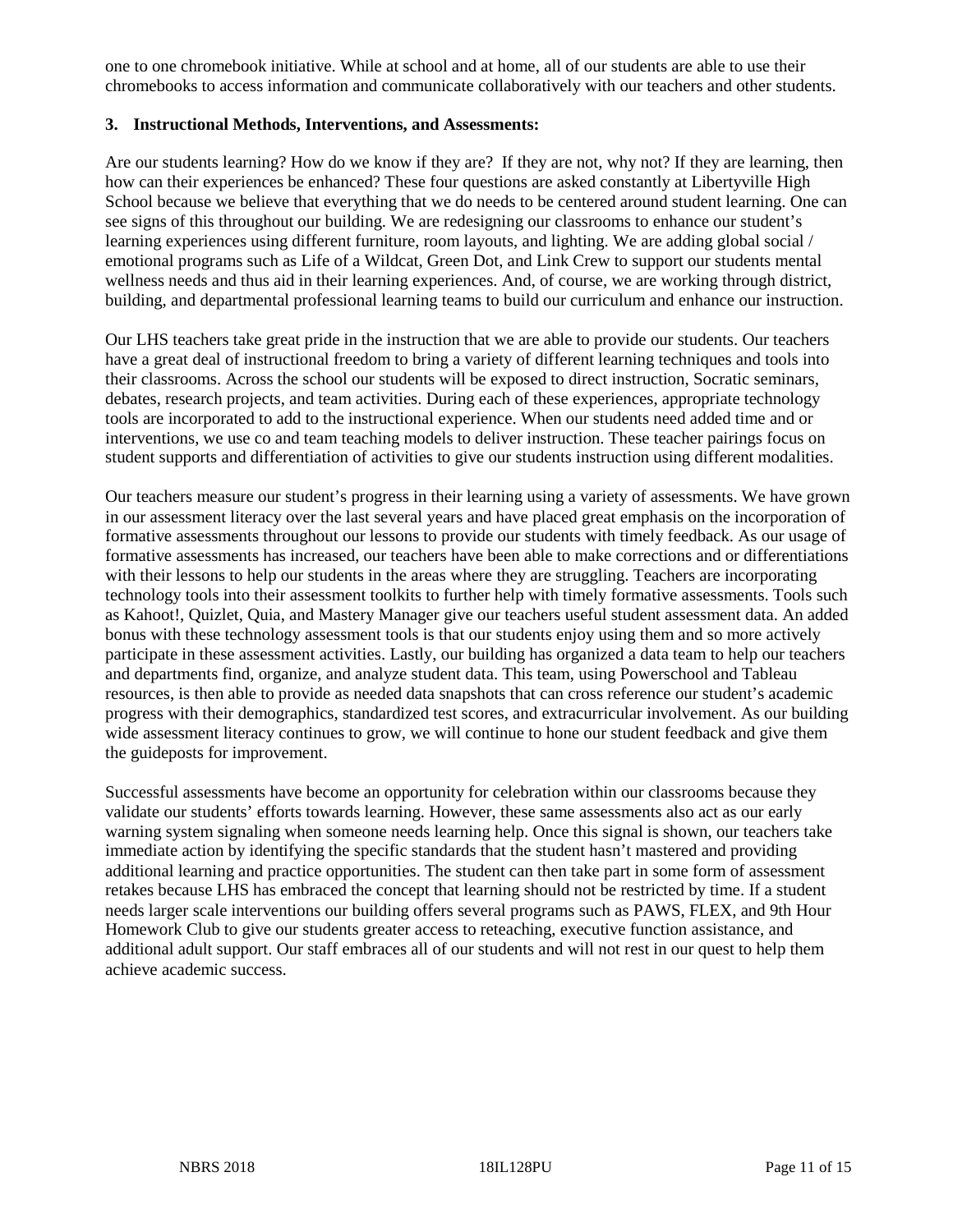# **1. School Climate/Culture:**

At LHS, we understand that all adolescent learning is built upon a foundation of strong, positive relationships with adults and one another. Through these relationships we come to know our students both as learners and individuals. By knowing the whole person, we can create lessons that engage their passions, offer them opportunities for enrichment inside and outside of the classroom, and celebrate their academic and personal successes. Furthermore, we also understand that if we want our students to achieve at the highest levels of academic excellence, we must take great care to nurture their physical and emotional health and wellness.

Caring for student health, wellness and academic growth is not just lip service at LHS. Our entire system is focused upon helping our students live the "Life of a Wildcat," which is what we call our systemic efforts to create happier, healthier and higher performing students. This begins with our Learning Support Teams (LST). LST's are the "hub" of all student wellness. Every student at LHS is assigned to one of three LSTs. Each LST is led by a Dean and includes a social worker and guidance counselors. A student belongs to an LST for all four years of high school and all support for student social-emotional wellness is coordinated through the LST. If a student is struggling socially or academically, the LST organizes a problem-solving meeting and generates plans of support for the student which are monitored closely to ensure success. When conflicts arise, we utilize a restorative justice approach to resolve the conflict and help students learn and grow.

In addition to LSTs, LHS employs a full-time Director of Prevention and Wellness whose sole purpose is to organize and lead systemic efforts to create greater student health and wellness. The Director of Prevention and Wellness leads our school's Green Dot program. Through Green Dot, every staff member and every student at LHS is formally trained in bullying and interpersonal violence prevention strategies. In addition, this person leads our Life of a Wildcat efforts. Through this program, student participants are formally trained in leadership skills designed to help them positively influence and support their peers in living a healthy lifestyle. We have recognized that a significant portion of our students struggle with stress management and sleep deprivation. In response we are in the process of moving our school start time back from 7:30 am to 8:45 am to better align to teen circadian rhythms. We have also infused stress management techniques throughout our PE and health curriculum, with students having the option to take a Yoga class.

Finally, at LHS we believe a key component of supporting student wellness comes from supporting our teachers. Our Learn, Explore, and Develop (LED) center provides our staff with "just in time" professional development opportunities inside and outside of the classroom. One example is our teacher led EdX conference which offers sessions on instructional enhancement, life balance strategies, and roundtable problem-solving opportunities. Our mentor program, professional learning teams, and "Cats on the Prowl" collegial classroom observations are additional ways in which LHS supports its teachers.

#### **2. Engaging Families and Community:**

A core belief at LHS is that great public schools are only possible to build and sustain by nurturing strong, positive, collaborative relationships with parents, students and community organizations. The LHS Principal and several other members of the administrative team utilize a variety of strategies to maintain effective communication and partnership with family and community stakeholders.

Before any major school decision is made, it is first studied by a committee of administrators, staff, students and parents. These committees are responsible for generating consensus among the various perspectives of stakeholders in our school community. Once the committee finalizes its recommendations, the school administration takes further action. For example, our school community recently expressed concerned about student stress and anxiety. A committee of teachers, administrators, parents and students was formed to study this issue. The committee ultimately recommended that the district consider moving the start time of the school day move from 7:30 am to 8:45 am to provide students opportunities to sleep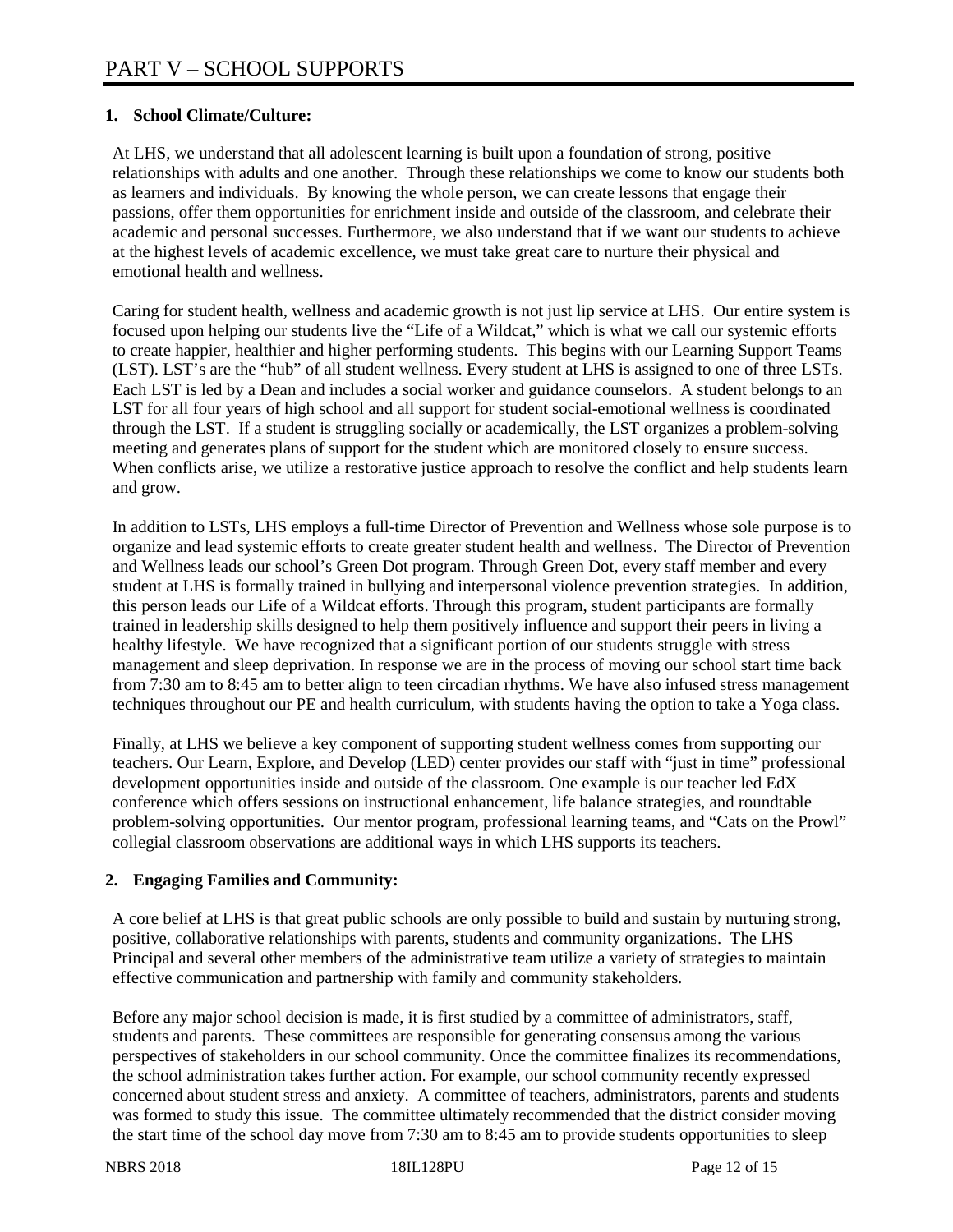later.

To ensure effective communication between parents, community members and the high school, a myriad of strategies are employed. Our Director of Communications produces monthly newsletters, maintains the District/school websites, and manages all mass communications. The focus of these communications is to provide parents and community members with in-depth understandings of the schools' efforts to support student learning and growth. In addition, LHS has a full-time Director of Prevention and Wellness, a fulltime College Counselor, and a fully staffed College Resource Center. Through these individuals and offices, parents and community stakeholders receive frequent communications about student/family resources, school programs, and community programs.

Each month, the Principal holds an evening "Parent Cats" meeting. All LHS parents are invited to attend to hear the Principal report about school programs, initiatives, and goals. Parents are also able to ask questions and provide input on the school's actions.

There are also many partnerships between LHS staff members and our parent/community partners. All of these partnerships are important vehicles for generating feedback and ideas and for shaping the efforts of the school staff. Among these many partnerships are:

-School Resource Officer & Police Partnerships: LHS collaborates with the Libertyville Police Department to place a full-time School Resource Officer in the school. The SRO builds strong, positive relationships with students, families and school staff to help support students or families who are experiencing conflicts and difficulties.

-Fine Arts and Athletic Booster Groups: Our athletic teams and fine arts programs maintain active booster clubs of parents, staff and community members.

-Student School Board Representatives: Three LHS students are formal members of the District 128 School Board. These students attend each meeting and communicate the needs and perspectives of our student body to our community and Board of Education representatives.

-Libertyville Connect: This is a coalition of LHS staff, parents, community nonprofits and government agencies that meet monthly to work to reduce teen drug and alcohol use in our school and community. -Business Advisory Council & Rotary International: This program maintains strong ties with our local business community. LHS students and staff members attend Rotary meetings and hold meetings with the Business Advisory Council to share information about the high school and to gather support from area businesses.

#### **3. Professional Development:**

Libertyville High School strongly believes in a "just-in-time" approach to professional learning, where individual inquiry is met with collaborative problem-solving and personalized support. Through the Learn Explore Develop center (LED), educators across the disciplines are available to provide real-time support for their colleagues on a range of topics including instructional technology, the Marzano model for effective teaching, and the use of classroom data to enhance student learning experiences. Rather than provide educators and school leaders with passive training opportunities that typically result in information overload, LED staff offer brief introductions to progressive instructional practices and invite their colleagues to return for more individualized information and small-group collaboration sessions. Various certified staff members, such as school social workers, English Language educators, and school nurses also partner with the LED to provide staff with strategies for creating a balanced learning experience for all LHS students. The LED's most recent focus has been on enhancing student engagement with sessions on academic games, interactive videos, and EL instructional strategies.

Beyond the LED, LHS operates as a Professional Learning Community where each teacher sits on a collaborative team that shares overlapping responsibilities, curricular assignments, or specific students. With a focus on increasing student achievement, teams use common assessments to identify areas of growth and engage in shared inquiry and collaborative planning to address these areas. Currently, LHS teams are investigating and implementing project-based learning approaches, alternate grading practices, educational equity and literacy strategies to make strides towards meeting their student achievement goals.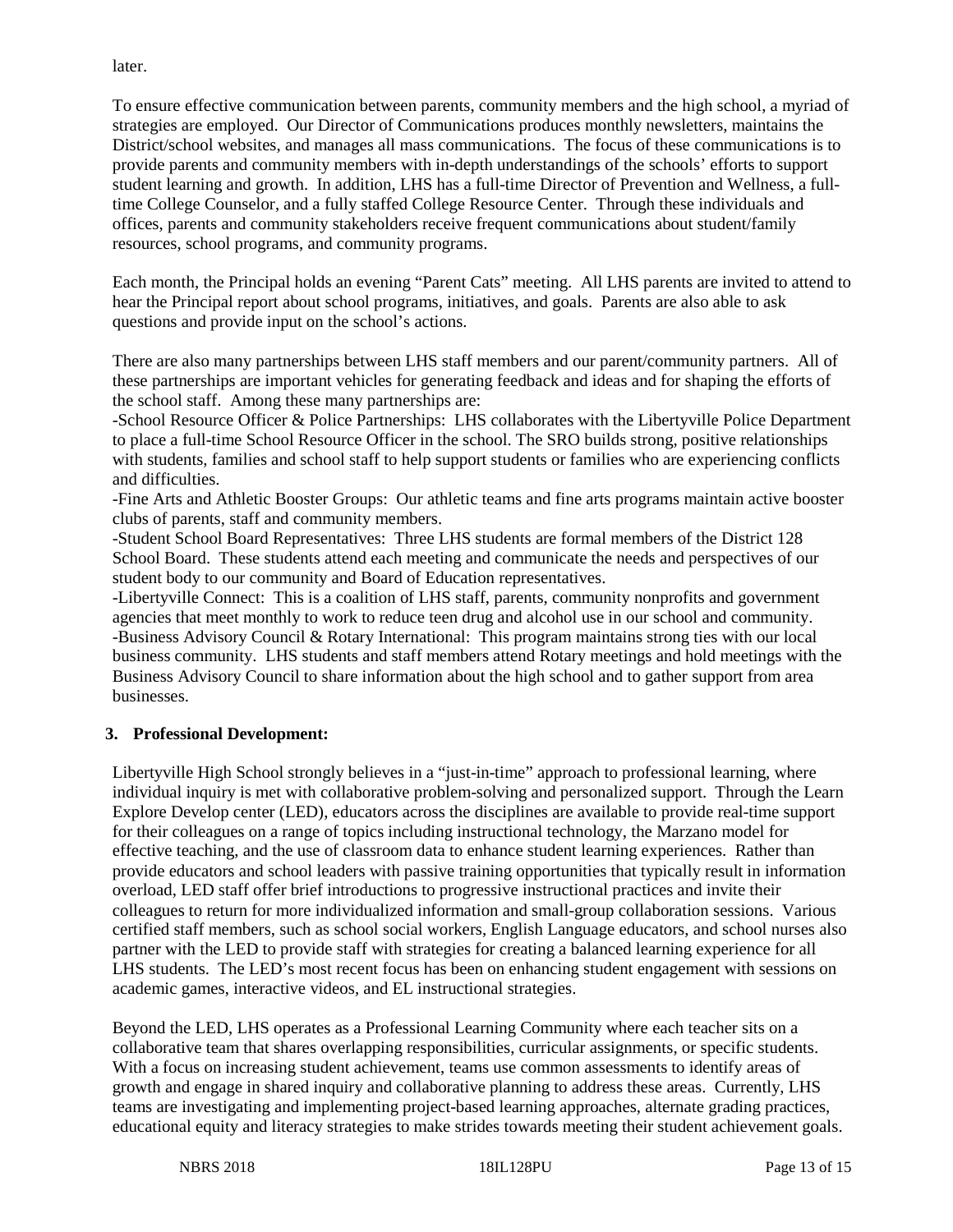While the LED and collaborative teams focus on professional learning that is individualized and relevant, LHS also believes that its educators should be exposed to specific foundational practices aligned to the D128 Mission. Thus two cohorts, one for educators new to LHS, and another for those in their second and third years, meet regularly to foster collaborative relationships, learn more about specific LHS policies and cultural norms, and partake in an educator curriculum focused on the D128 mission. This curriculum includes collaboratively planned workshops by school leaders and educators on instructional strategies, grading and homework practices, social emotional learning, classroom data, the Marzano Teacher Evaluation Model, and student voice.

Through the LED, collaborative teams, and new educator cohorts, LHS ensures continued professional learning by harnessing the expertise of its faculty. This model allows classroom educators, non-classroom certified staff, and school leaders alike to engage in professional growth opportunities and support networks that are relevant, effective, and actionable.

## **4. School Leadership:**

The leadership philosophy of LHS is built upon the foundation that all members of our school community, regardless of formal title or role, have the potential and capability to serve as school leaders. Our school strives to be a democratic institution where significant decisions flow through strong coalitions built and led by all stakeholders. The role of the formal school administration is not to direct and dictate action, rather it is to facilitate the processes by which change and actions occur, to identify and support "informal leaders" across our system, and to help eliminate obstacles and barriers that prevent our school from reaching its goals and objectives.

One way we empower our informal leaders is through our approach to professional development. We have a teacher-led Learn, Explore, and Develop center (LED) that teams with school administration to provide "just in time" support and growth opportunities to their colleagues. The LED-administrative relationship is a give and take of ideas and actions resulting in PD that is relevant to teacher needs and tied to the school mission.

This teamed approach is also apparent in our belief that the promotion of student learning and wellbeing is everyone's responsibility. To further this belief, the formal administrative team operates with a servantbased leadership approach. In this approach, our leaders embrace the needs of the whole school, as well as the areas they directly influence, to actively support student achievement. The administrative team at LHS collaboratively problem-solves through this lens and holds one another accountable for maintaining this disposition.

At LHS we believe leadership is a skill that one must practice, reflect upon, and grow throughout his/her lifetime. In order to build and hone the leadership skills of our administrative team, we have dedicated two meetings a month as "Leadership Learning" meetings. During these meetings, which are facilitated by the Principal and Assistant Principals, a laser-like focus is placed on student achievement and the actions necessary for sustaining and growing that achievement. Student data is reviewed, and discussions are held about staff development, technology resources, or specific leadership practices that are necessary to help boost student learning. For example, this year the leadership team reviewed student achievement data across our school's curriculum, disaggregating it by race, gender, socioeconomic status, English Learners (EL), and students with Individualized Education Plans. This analysis revealed that we did not have an equitable percentage of EL students enrolled in our AP courses. As a result, the leadership team began identifying actions it could take to increase the enrollment of EL students in these courses. Curriculum pathways were reviewed, staff professional development opportunities were developed, and members of the administrative team presented information to staff on classroom accommodations necessary to support EL students.